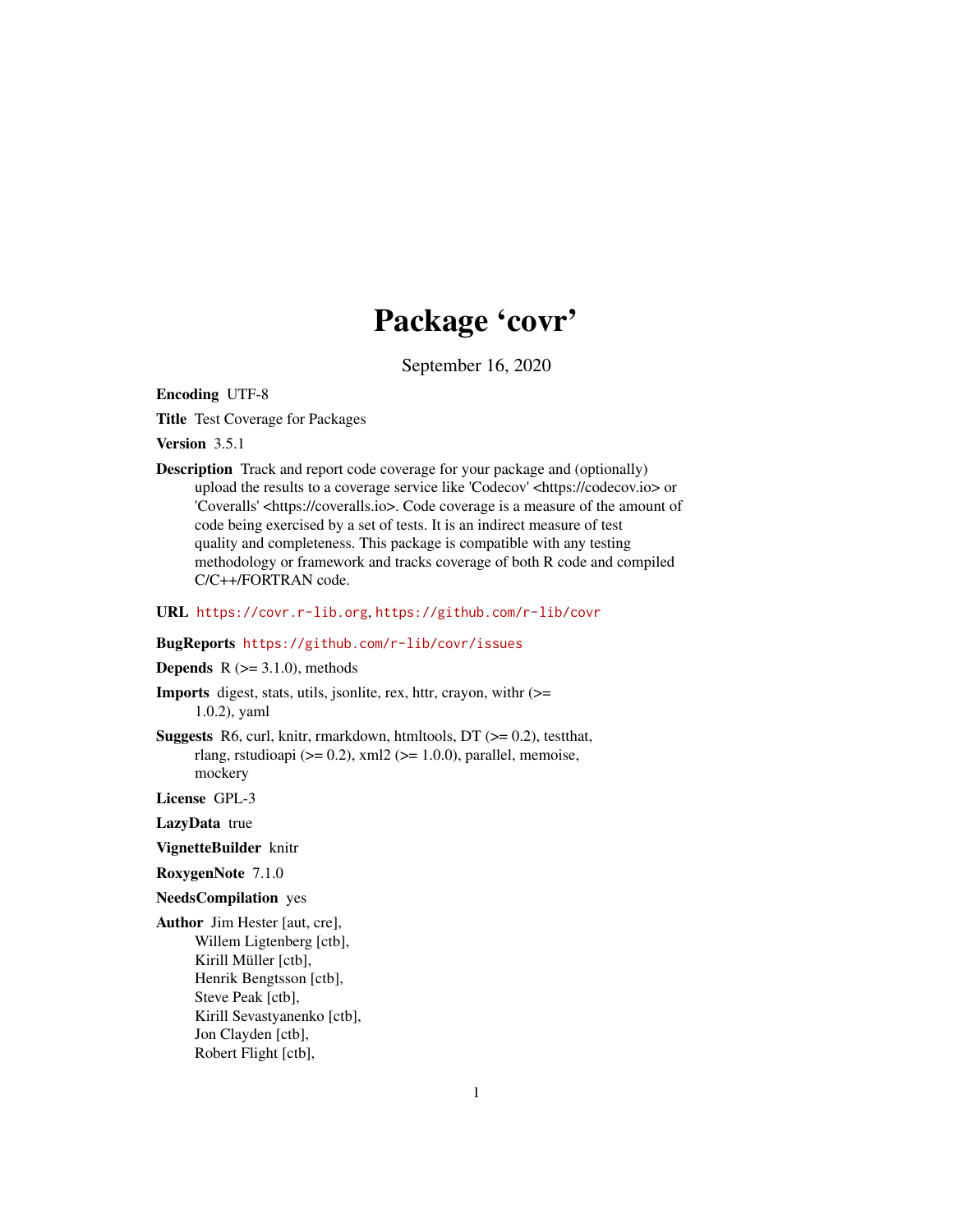Eric Brown [ctb], Brodie Gaslam [ctb], Will Beasley [ctb], Robert Krzyzanowski [ctb], Markus Wamser [ctb], Karl Forner [ctb], Gergely Daróczi [ctb], Jouni Helske [ctb], Kun Ren [ctb], Jeroen Ooms [ctb], Ken Williams [ctb], Chris Campbell [ctb], David Hugh-Jones [ctb], Qin Wang [ctb], Ivan Sagalaev [ctb, cph] (highlight.js library), Mark Otto [ctb] (Bootstrap library), Jacob Thornton [ctb] (Bootstrap library), Bootstrap contributors [ctb] (Bootstrap library), Twitter, Inc [cph] (Bootstrap library)

Maintainer Jim Hester <james.f.hester@gmail.com>

Repository CRAN

Date/Publication 2020-09-16 21:10:13 UTC

## R topics documented:

|                                                                                                                   | 3   |
|-------------------------------------------------------------------------------------------------------------------|-----|
|                                                                                                                   | 4   |
|                                                                                                                   | 5   |
|                                                                                                                   | 6   |
|                                                                                                                   | 6   |
|                                                                                                                   | 7   |
| environment_coverage $\ldots \ldots \ldots \ldots \ldots \ldots \ldots \ldots \ldots \ldots \ldots \ldots \ldots$ | 8   |
|                                                                                                                   | 8   |
|                                                                                                                   | 9   |
|                                                                                                                   | 10  |
|                                                                                                                   | 10  |
|                                                                                                                   | 11  |
|                                                                                                                   | 11  |
|                                                                                                                   | 12  |
|                                                                                                                   | -13 |
|                                                                                                                   | -13 |
|                                                                                                                   | 14  |
|                                                                                                                   | 15  |
|                                                                                                                   | 15  |
|                                                                                                                   | -16 |
|                                                                                                                   | -16 |
|                                                                                                                   | 17  |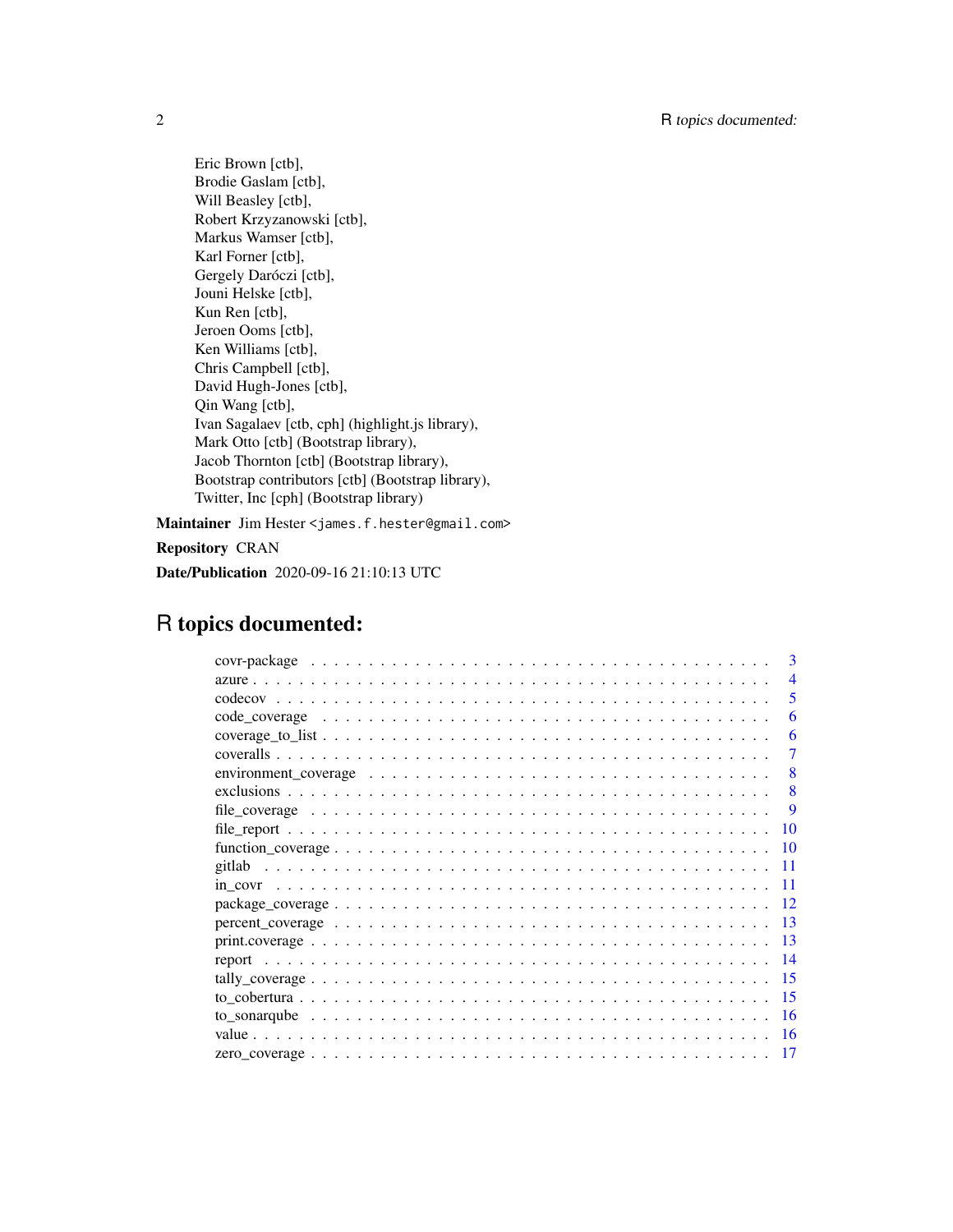#### <span id="page-2-0"></span>**Index** 2008 **[18](#page-17-0)**

#### Description

covr tracks and reports code coverage for your package and (optionally) upload the results to a coverage service like 'Codecov' <https://codecov.io> or 'Coveralls' <https://coveralls.io>. Code coverage is a measure of the amount of code being exercised by a set of tests. It is an indirect measure of test quality and completeness. This package is compatible with any testing methodology or framework and tracks coverage of both R code and compiled C/C++/FORTRAN code.

#### Details

A coverage report can be used to inspect coverage for each line in your package. Using report() requires the additional dependencies DT and htmltools.

```
# If run with no arguments `report()` implicitly calls `package_coverage()`
report()
```
#### Author(s)

Maintainer: Jim Hester <james.f.hester@gmail.com>

Other contributors:

- Willem Ligtenberg [contributor]
- Kirill Müller [contributor]
- Henrik Bengtsson [contributor]
- Steve Peak [contributor]
- Kirill Sevastyanenko [contributor]
- Jon Clayden [contributor]
- Robert Flight [contributor]
- Eric Brown [contributor]
- Brodie Gaslam [contributor]
- Will Beasley [contributor]
- Robert Krzyzanowski [contributor]
- Markus Wamser [contributor]
- Karl Forner [contributor]
- Gergely Daróczi [contributor]
- Jouni Helske [contributor]
- Kun Ren [contributor]
- Jeroen Ooms [contributor]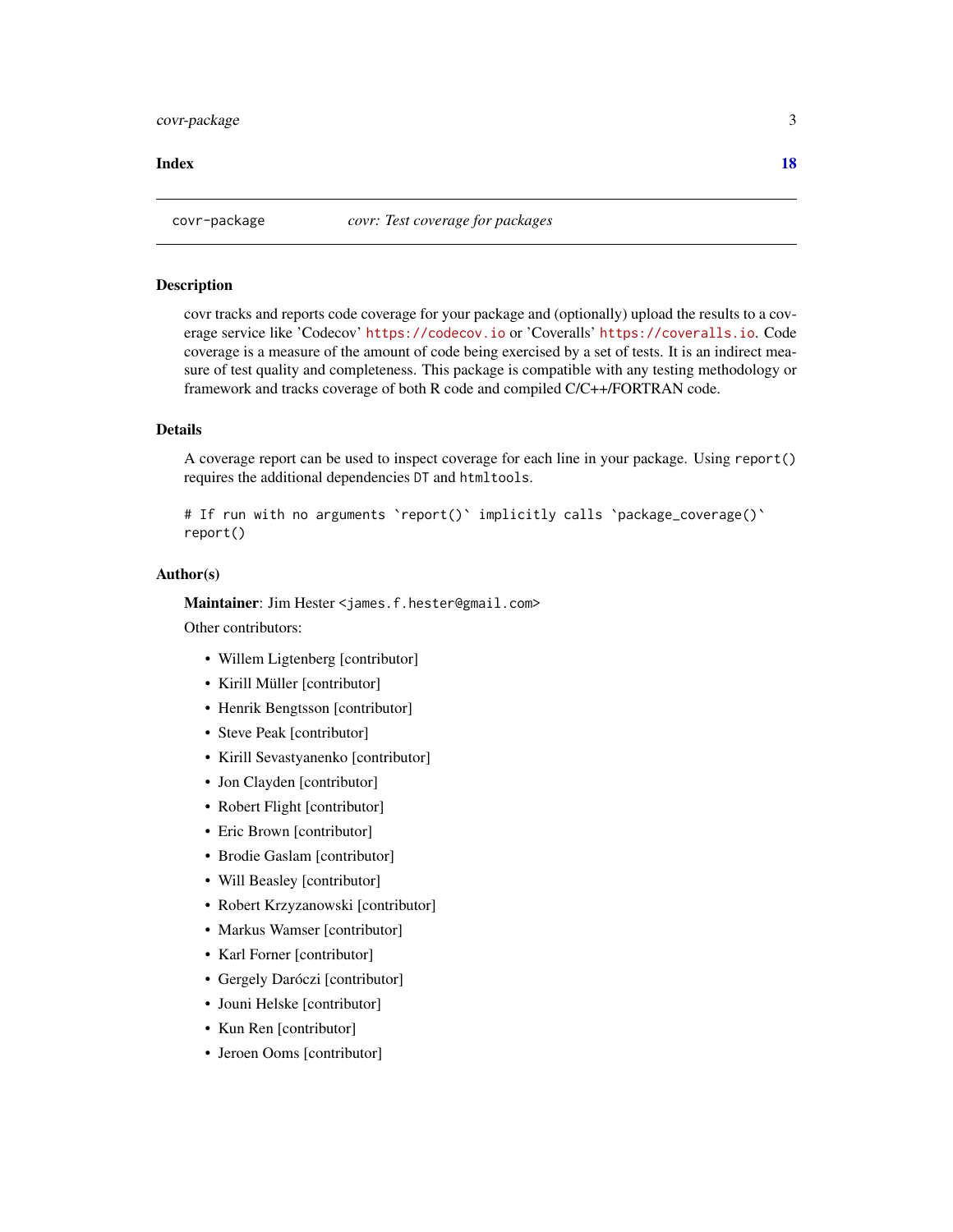- <span id="page-3-0"></span>• Ken Williams [contributor]
- Chris Campbell [contributor]
- David Hugh-Jones [contributor]
- Qin Wang [contributor]
- Ivan Sagalaev (highlight.js library) [contributor, copyright holder]
- Mark Otto (Bootstrap library) [contributor]
- Jacob Thornton (Bootstrap library) [contributor]
- Bootstrap contributors (Bootstrap library) [contributor]
- Twitter, Inc (Bootstrap library) [copyright holder]

## See Also

Useful links:

- <https://covr.r-lib.org>
- <https://github.com/r-lib/covr>
- Report bugs at <https://github.com/r-lib/covr/issues>

Run covr on a package and output the result so it is available on Azure *Pipelines*

#### Description

Run covr on a package and output the result so it is available on Azure Pipelines

#### Usage

```
azure(
  ...,
  coverage = package\_coverage(..., quite = quiet),filename = "coverage.xml",
  quiet = TRUE
)
```

| $\cdots$ | arguments passed to package_coverage()                                                                               |
|----------|----------------------------------------------------------------------------------------------------------------------|
| coverage | an existing coverage object to submit, if NULL, package_coverage() will be<br>called with the arguments from $\dots$ |
| filename | the name of the Cobertura XML file                                                                                   |
| quiet    | if FALSE, print the coverage before submission.                                                                      |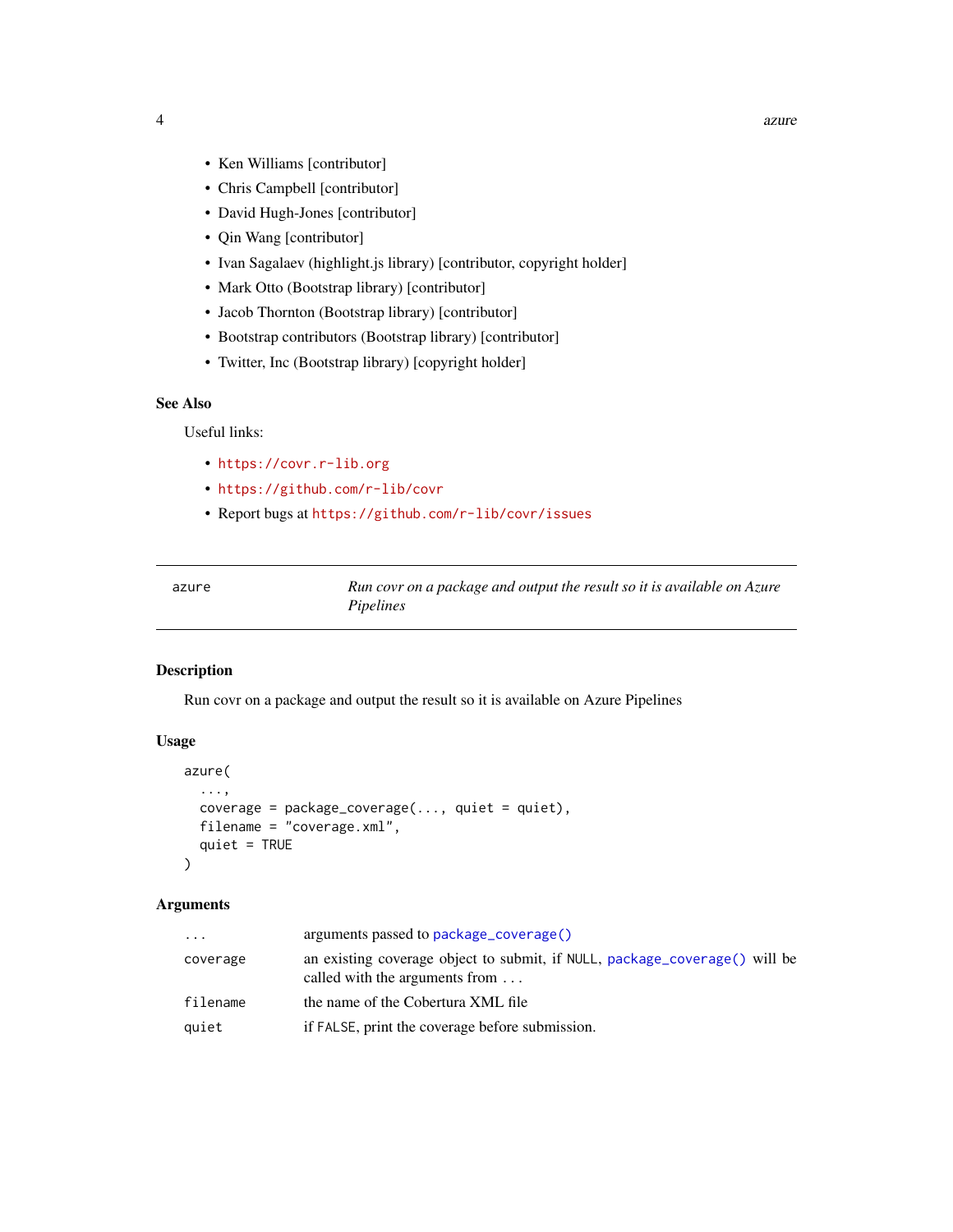<span id="page-4-0"></span>

Run covr on a package and upload the result to codecov.io

## Usage

```
codecov(
  ...,
 coverage = NULL,
 base_url = "https://codecov.io",
 token = NULL,
 commit = NULL,branch = NULL,
 pr = NULL,flags = NULL,
 quiet = TRUE)
```

| .        | arguments passed to package_coverage()                                                                                                                                                                                                    |
|----------|-------------------------------------------------------------------------------------------------------------------------------------------------------------------------------------------------------------------------------------------|
| coverage | an existing coverage object to submit, if NULL, package_coverage() will be<br>called with the arguments from                                                                                                                              |
| base_url | Codecov url (change for Enterprise)                                                                                                                                                                                                       |
| token    | a codecov upload token, if NULL then following external sources will be checked<br>in this order:                                                                                                                                         |
|          | 1. the environment variable 'CODECOV_TOKEN'. If it is empty, then<br>2. package will look at directory of the package for a file codecov.yml. File<br>must have codecov section where field token is set to a token that will be<br>used. |
| commit   | explicitly set the commit this coverage result object corresponds to. Is looked<br>up from the service or locally if it is NULL.                                                                                                          |
| branch   | explicitly set the branch this coverage result object corresponds to, this is looked<br>up from the service or locally if it is NULL.                                                                                                     |
| pr       | explicitly set the pr this coverage result object corresponds to, this is looked up<br>from the service if it is NULL.                                                                                                                    |
| flags    | A flag to use for this coverage upload see https://docs.codecov.io/docs/<br>flags for details.                                                                                                                                            |
| quiet    | if FALSE, print the coverage before submission.                                                                                                                                                                                           |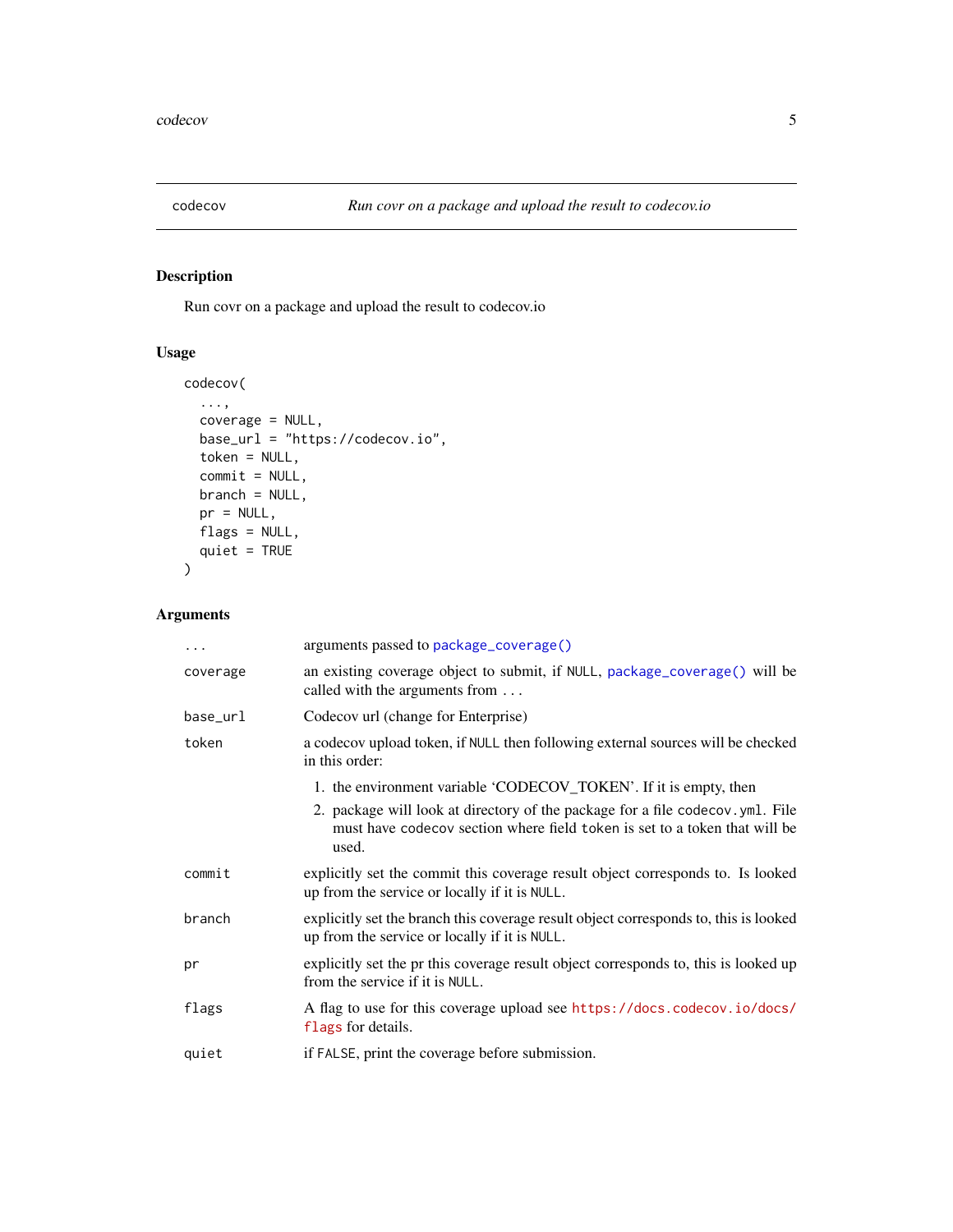## Examples

```
## Not run:
codecov(path = "test")
## End(Not run)
```
code\_coverage *Calculate coverage of code directly*

## Description

This function is useful for testing, and is a thin wrapper around [file\\_coverage\(\)](#page-8-1) because parse-Data is not populated properly unless the functions are defined in a file.

## Usage

```
code_coverage(
  source_code,
  test_code,
  line_exclusions = NULL,
  function_exclusions = NULL,
  ...
\mathcal{L}
```
## Arguments

|                     | source_code A character vector of source code                                                                |
|---------------------|--------------------------------------------------------------------------------------------------------------|
| test code           | A character vector of test code                                                                              |
| line_exclusions     |                                                                                                              |
|                     | a named list of files with the lines to exclude from each file.                                              |
| function_exclusions |                                                                                                              |
|                     | a vector of regular expressions matching function names to exclude. Example<br>print to match print methods. |
| $\ddots$            | Additional arguments passed to file_coverage()                                                               |
|                     |                                                                                                              |

coverage\_to\_list *Convert a coverage dataset to a list*

## Description

Convert a coverage dataset to a list

## Usage

 $coverage_to_list(x = package\_coverage())$ 

<span id="page-5-0"></span>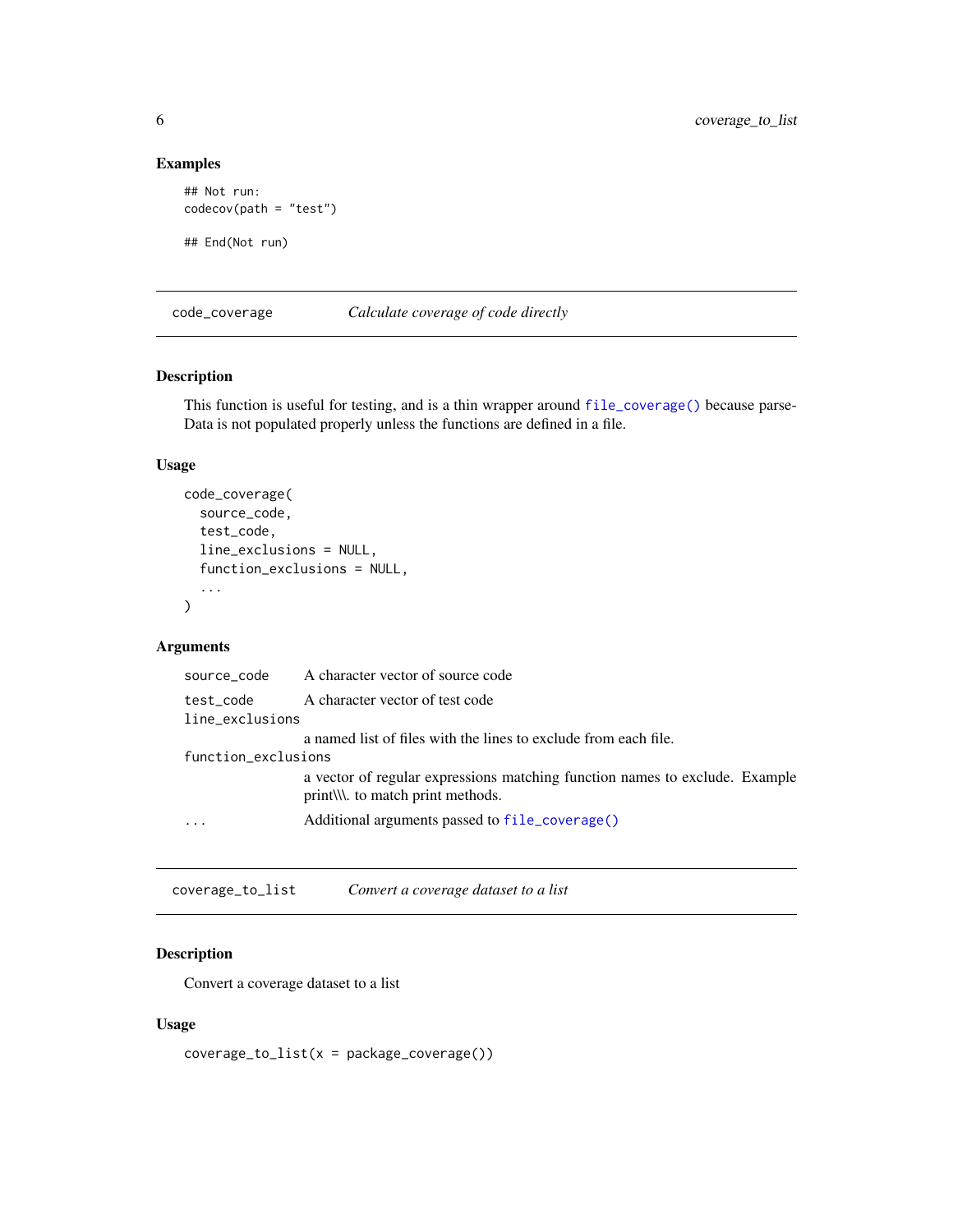#### <span id="page-6-0"></span>coveralls **7**

#### Arguments

x a coverage dataset, defaults to running package\_coverage().

## Value

A list containing coverage result for each individual file and the whole package

coveralls *Run covr on a package and upload the result to coveralls*

## Description

Run covr on a package and upload the result to coveralls

## Usage

```
coveralls(
  ...,
 coverage = NULL,
 repo_token = Sys.getenv("COVERALLS_TOKEN"),
 service_name = Sys.getenv("CI_NAME", "travis-ci"),
 quiet = TRUE)
```

| $\cdot$      | arguments passed to package_coverage()                                                                                                                                                                                                                                            |
|--------------|-----------------------------------------------------------------------------------------------------------------------------------------------------------------------------------------------------------------------------------------------------------------------------------|
| coverage     | an existing coverage object to submit, if NULL, package_coverage() will be<br>called with the arguments from $\dots$                                                                                                                                                              |
| repo_token   | The secret repo token for your repository, found at the bottom of your repos-<br>itory's page on Coveralls. This is useful if your job is running on a service<br>Coveralls doesn't support out-of-the-box. If set to NULL, it is assumed that the<br>job is running on travis-ci |
| service_name | the CI service to use, if environment variable 'CI_NAME' is set that is used,<br>otherwise 'travis-ci' is used.                                                                                                                                                                   |
| quiet        | if FALSE, print the coverage before submission.                                                                                                                                                                                                                                   |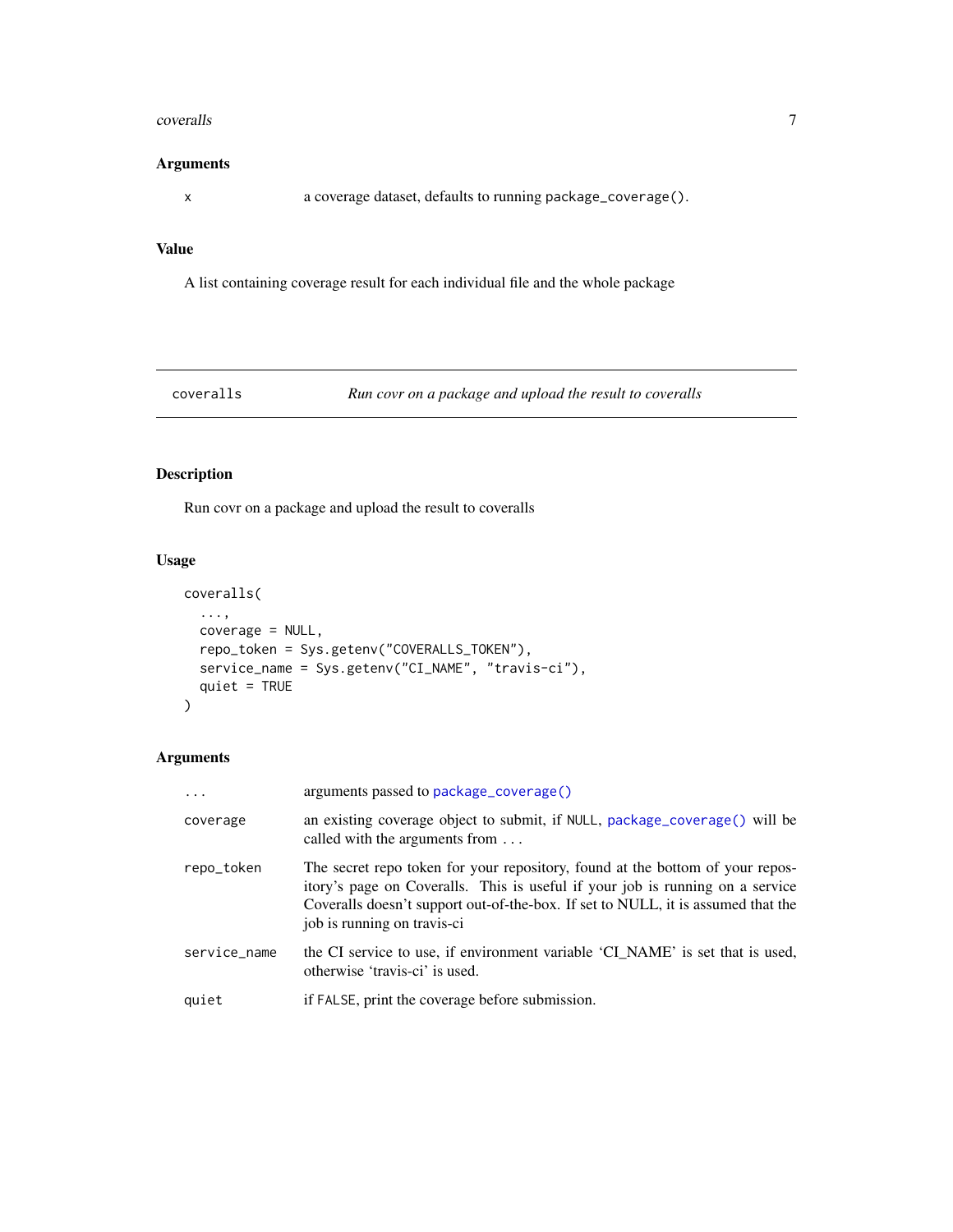<span id="page-7-0"></span>environment\_coverage *Calculate coverage of an environment*

## Description

Calculate coverage of an environment

#### Usage

```
environment_coverage(
  env = parent.Fname(),test_files,
  line_exclusions = NULL,
  function_exclusions = NULL
)
```
## Arguments

| env                 | The environment to be instrumented.                                                                          |
|---------------------|--------------------------------------------------------------------------------------------------------------|
| test files          | Character vector of test files with code to test the functions                                               |
| line_exclusions     |                                                                                                              |
|                     | a named list of files with the lines to exclude from each file.                                              |
| function_exclusions |                                                                                                              |
|                     | a vector of regular expressions matching function names to exclude. Example<br>print to match print methods. |
|                     |                                                                                                              |

<span id="page-7-1"></span>exclusions *Exclusions*

#### Description

covr supports a couple of different ways of excluding some or all of a file.

## Line Exclusions

The line\_exclusions argument to package\_coverage() can be used to exclude some or all of a file. This argument takes a list of filenames or named ranges to exclude.

#### Function Exclusions

Alternatively function\_exclusions can be used to exclude R functions based on regular expression(s). For example print\\\.\* can be used to exclude all the print methods defined in a package from coverage.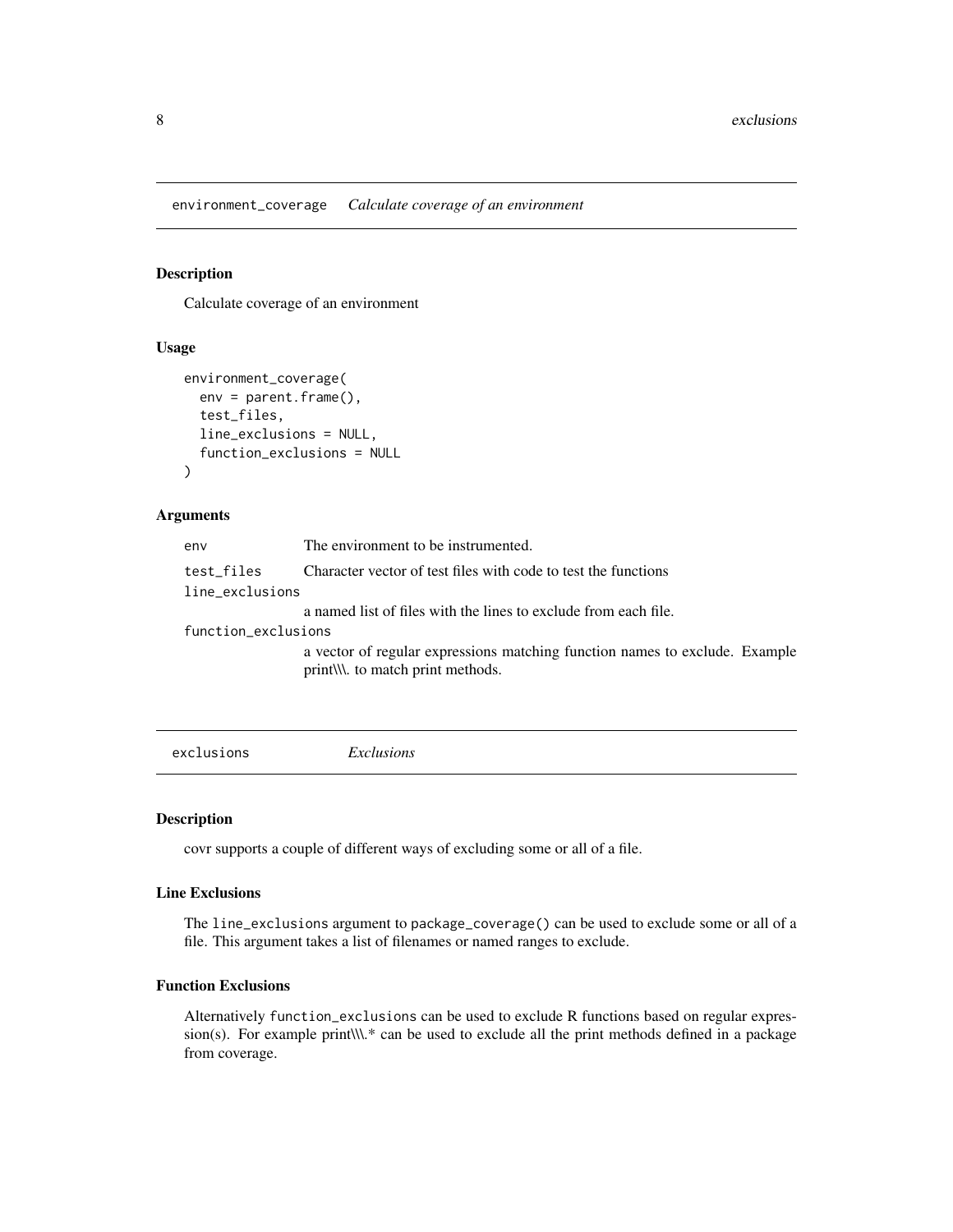## <span id="page-8-0"></span>file\_coverage 9

## Exclusion Comments

In addition you can exclude lines from the coverage by putting special comments in your source code. This can be done per line or by specifying a range. The patterns used can be specified by the exclude\_pattern, exclude\_start, exclude\_end arguments to package\_coverage() or by setting the global options covr.exclude\_pattern, covr.exclude\_start, covr.exclude\_end.

#### Examples

```
## Not run:
# exclude whole file of R/test.R
package_coverage(exclusions = "R/test.R")
# exclude lines 1 to 10 and 15 from R/test.R
package_coverage(line_exclusions = list("R/test.R" = c(1:10, 15)))
# exclude lines 1 to 10 from R/test.R, all of R/test2.R
package_coverage(line_exclusions = list("R/test.R" = 1:10, "R/test2.R"))
# exclude all print and format methods from the package.
package_coverage(function_exclusions = c("print\\.", "format\\."))
# single line exclusions
f1 \le function(x) {
 x + 1 # nocov
}
# ranged exclusions
f2 \leq - function(x) { # nocov start
 x + 2} # nocov end
## End(Not run)
```
<span id="page-8-1"></span>file\_coverage *Calculate test coverage for sets of files*

#### Description

The files in source\_files are first sourced into a new environment to define functions to be checked. Then they are instrumented to track coverage and the files in test\_files are sourced.

#### Usage

```
file_coverage(
  source_files,
  test_files,
  line_exclusions = NULL,
  function_exclusions = NULL,
  parent_env = parent.frame()
)
```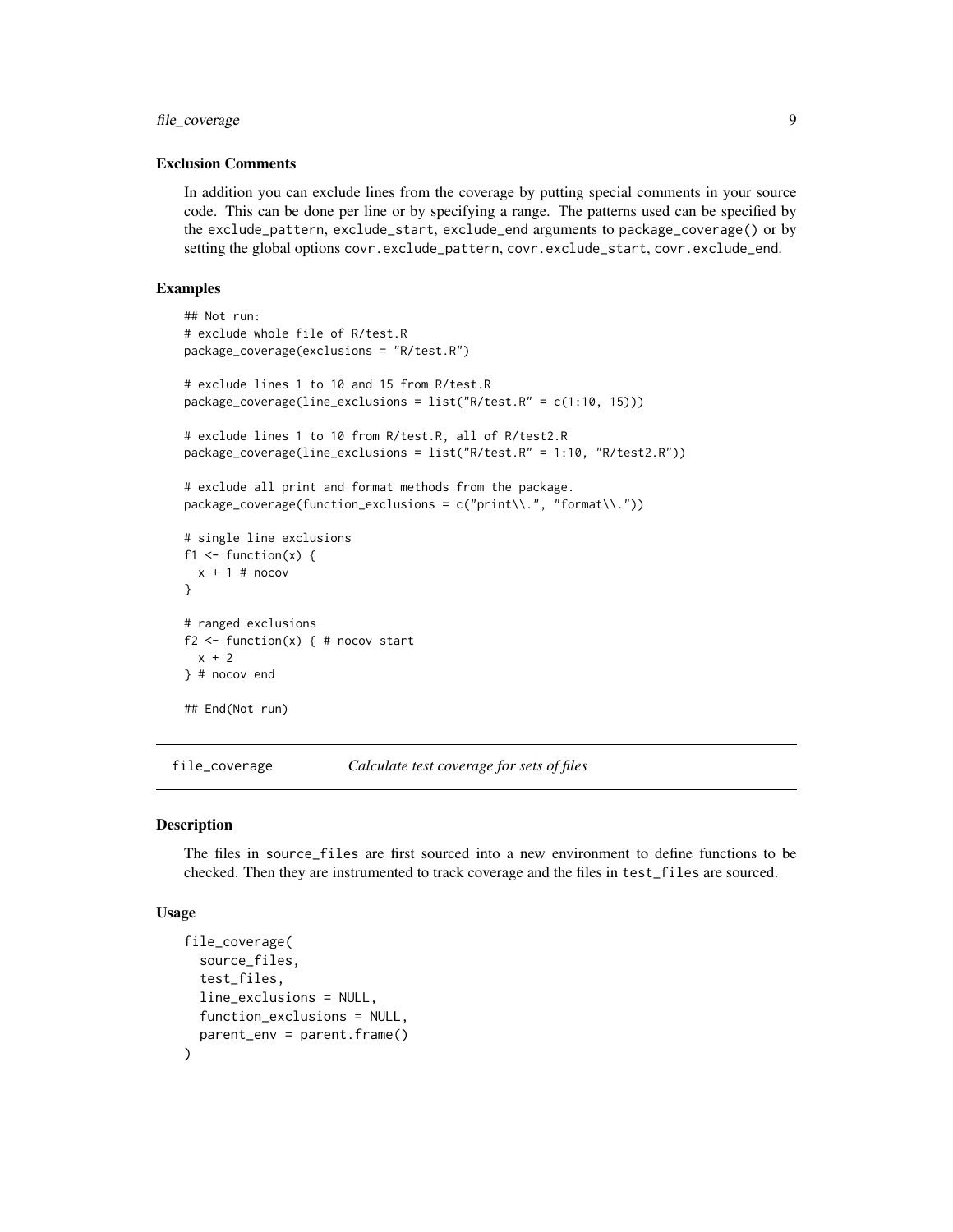## <span id="page-9-0"></span>Arguments

| source_files        | Character vector of source files with function definitions to measure coverage                                    |
|---------------------|-------------------------------------------------------------------------------------------------------------------|
| test_files          | Character vector of test files with code to test the functions                                                    |
| line_exclusions     |                                                                                                                   |
|                     | a named list of files with the lines to exclude from each file.                                                   |
| function_exclusions |                                                                                                                   |
|                     | a vector of regular expressions matching function names to exclude. Example<br>print\\\\. to match print methods. |
| parent_env          | The parent environment to use when sourcing the files.                                                            |
|                     |                                                                                                                   |

| file_report | A coverage report for a specific file |
|-------------|---------------------------------------|
|             |                                       |

## Description

A coverage report for a specific file

## Usage

```
file_report(
 x = package_coverage(),
 file = NULL,
 out_file = file.path(tempdir(), paste0(get_package_name(x), "-file-report.html")),
 browse = interactive()
)
```
## Arguments

function\_coverage *Calculate test coverage for a specific function.*

## Description

Calculate test coverage for a specific function.

## Usage

```
function_coverage(fun, code = NULL, env = NULL, enc = parent.frame())
```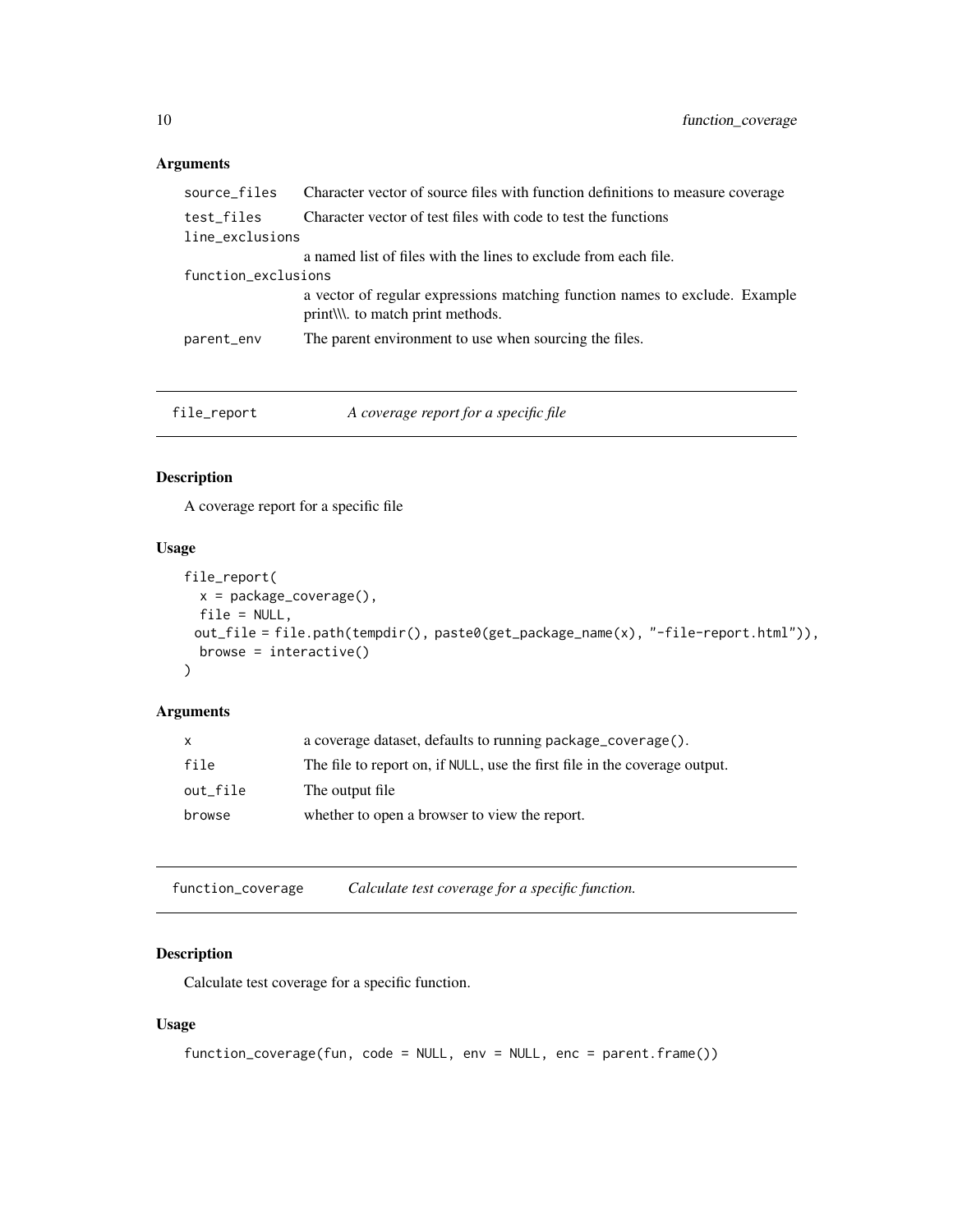#### <span id="page-10-0"></span>gitlab 11

## Arguments

| fun  | name of the function.                                   |
|------|---------------------------------------------------------|
| code | expressions to run.                                     |
| env  | environment the function is defined in.                 |
| enc  | the enclosing environment which to run the expressions. |
|      |                                                         |

| gitlab |  |
|--------|--|
|        |  |

gitlab *Run covr on package and create report for GitLab*

## Description

Utilize internal GitLab static pages to publish package coverage. Creates local covr report in a package subdirectory. Uses the [pages](https://docs.gitlab.com/ee/ci/yaml/README.html#pages) GitLab job to publish the report.

## Usage

gitlab(..., coverage = NULL, file = "public/coverage.html", quiet = TRUE)

## Arguments

| $\cdots$ | arguments passed to package_coverage()                                                                       |
|----------|--------------------------------------------------------------------------------------------------------------|
| coverage | an existing coverage object to submit, if NULL, package_coverage() will be<br>called with the arguments from |
| file     | The report filename.                                                                                         |
| quiet    | if FALSE, print the coverage before submission.                                                              |

<span id="page-10-1"></span>in\_covr *Determine if code is being run in covr*

#### Description

covr functions set the environment variable R\_COVR when they are running. [in\\_covr\(\)](#page-10-1) returns TRUE if this environment variable is set and FALSE otherwise.

#### Usage

in\_covr()

## Examples

```
if (require(testthat)) {
 testthat::skip_if(in_covr())
}
```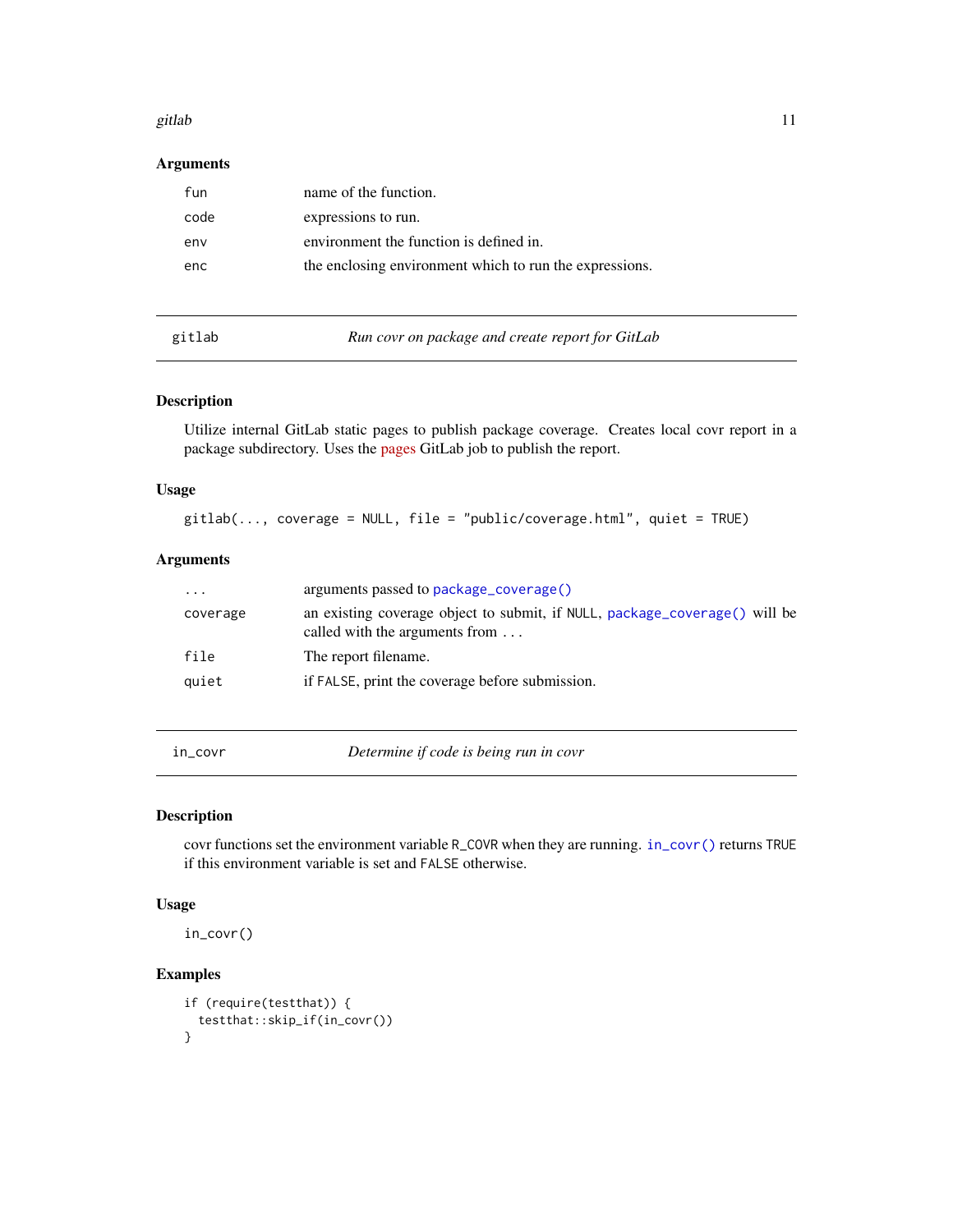<span id="page-11-1"></span><span id="page-11-0"></span>

This function calculates the test coverage for a development package on the path. By default it runs only the package tests, but it can also run vignette and example code.

## Usage

```
package_coverage(
 path = ".'',type = c("tests", "vignettes", "examples", "all", "none"),
  combine_types = TRUE,
  relative_path = TRUE,
  quiet = TRUE,
  clean = TRUE,
  line_exclusions = NULL,
  function_exclusions = NULL,
  code = character(),
  ...,
 exclusions,
 pre_clean = TRUE
)
```

| file path to the package.                                                                                                                                      |
|----------------------------------------------------------------------------------------------------------------------------------------------------------------|
| run the package 'tests', 'vignettes', 'examples', 'all', or 'none'. The default is<br>'tests'.                                                                 |
| If TRUE (the default) the coverage for all types is simply summed into one cov-<br>erage object. If FALSE separate objects are used for each type of coverage. |
| whether to output the paths as relative or absolute paths.                                                                                                     |
| whether to load and compile the package quietly, useful for debugging errors.                                                                                  |
| whether to clean temporary output files after running, mainly useful for debug-<br>ging errors.                                                                |
| line_exclusions                                                                                                                                                |
| a named list of files with the lines to exclude from each file.<br>function_exclusions                                                                         |
| a vector of regular expressions matching function names to exclude. Example<br>print\\\. to match print methods.                                               |
| A character vector of additional test code to run.                                                                                                             |
| Additional arguments passed to tools::testInstalledPackage().                                                                                                  |
| 'Deprecated', please use 'line_exclusions' instead.                                                                                                            |
| whether to delete all objects present in the src directory before recompiling                                                                                  |
|                                                                                                                                                                |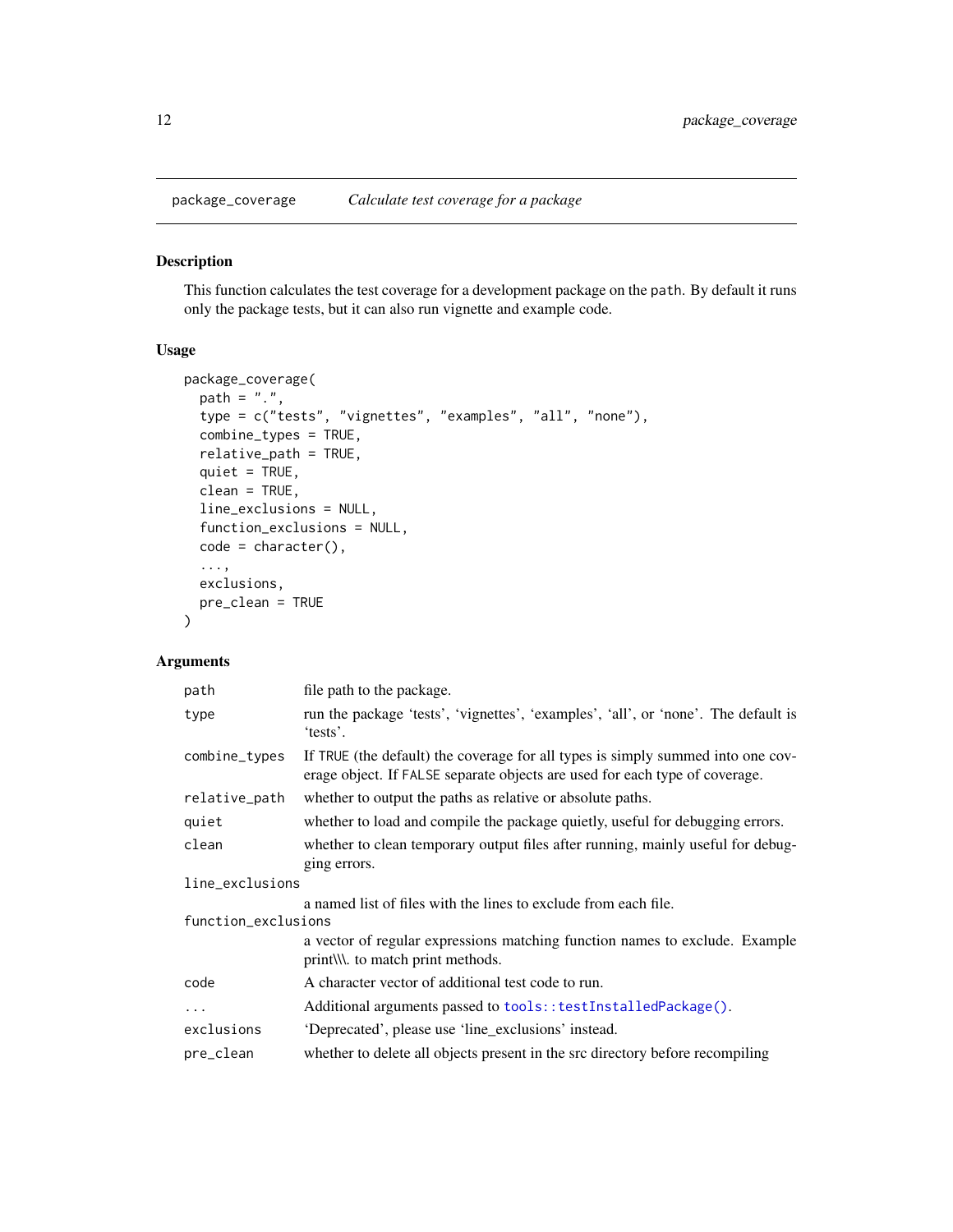#### <span id="page-12-0"></span>Details

This function uses [tools::testInstalledPackage\(\)](#page-0-0) to run the code, if you would like to test your package in another way you can set type = "none" and pass the code to run as a character vector to the code parameter.

Parallelized code using parallel's [mcparallel\(\)](#page-0-0) needs to use a patched parallel::: mcexit. This is done automatically if the package depends on **parallel**, but can also be explicitly set using the environment variable COVR\_FIX\_PARALLEL\_MCEXIT or the global option covr.fix\_parallel\_mcexit.

#### See Also

[exclusions\(\)](#page-7-1) For details on excluding parts of the package from the coverage calculations.

percent\_coverage *Provide percent coverage of package*

### Description

Calculate the total percent coverage from a coverage result object.

#### Usage

```
percent_coverage(x, ...)
```
#### Arguments

|   | the coverage object returned from package_coverage() |
|---|------------------------------------------------------|
| . | additional arguments passed to tally_coverage()      |

#### Value

The total percentage as a numeric(1).

print.coverage *Print a coverage object*

## Description

Print a coverage object

#### Usage

```
## S3 method for class 'coverage'
print(x, group = c("filename", "functions"), by = "line", ...)
```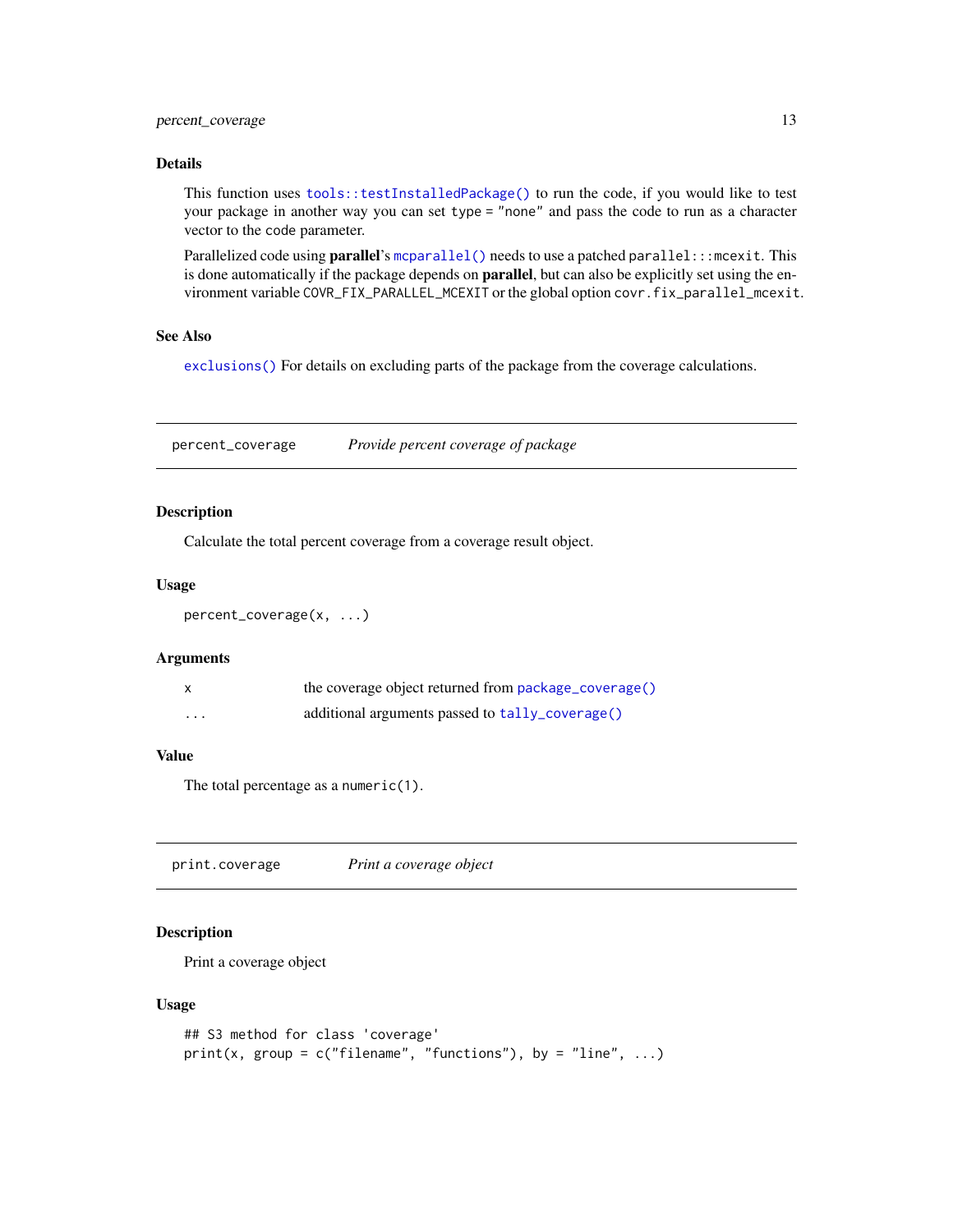<span id="page-13-0"></span>14 report

## Arguments

| x     | the coverage object to be printed                 |
|-------|---------------------------------------------------|
| group | whether to group coverage by filename or function |
| by    | whether to count coverage by line or expression   |
|       | additional arguments ignored                      |

#### Value

The coverage object (invisibly).

report *Display covr results using a standalone report*

## Description

Display covr results using a standalone report

## Usage

```
report(
 x = package_coverage(),
 file = file.path(tempdir(), paste0(get_package_name(x), "-report.html")),
 browse = interactive()
)
```
## Arguments

| $\mathsf{x}$ | a coverage dataset, defaults to running package_coverage(). |
|--------------|-------------------------------------------------------------|
| file         | The report filename.                                        |
| browse       | whether to open a browser to view the report.               |

## Examples

```
## Not run:
x <- package_coverage()
report(x)
```
## End(Not run)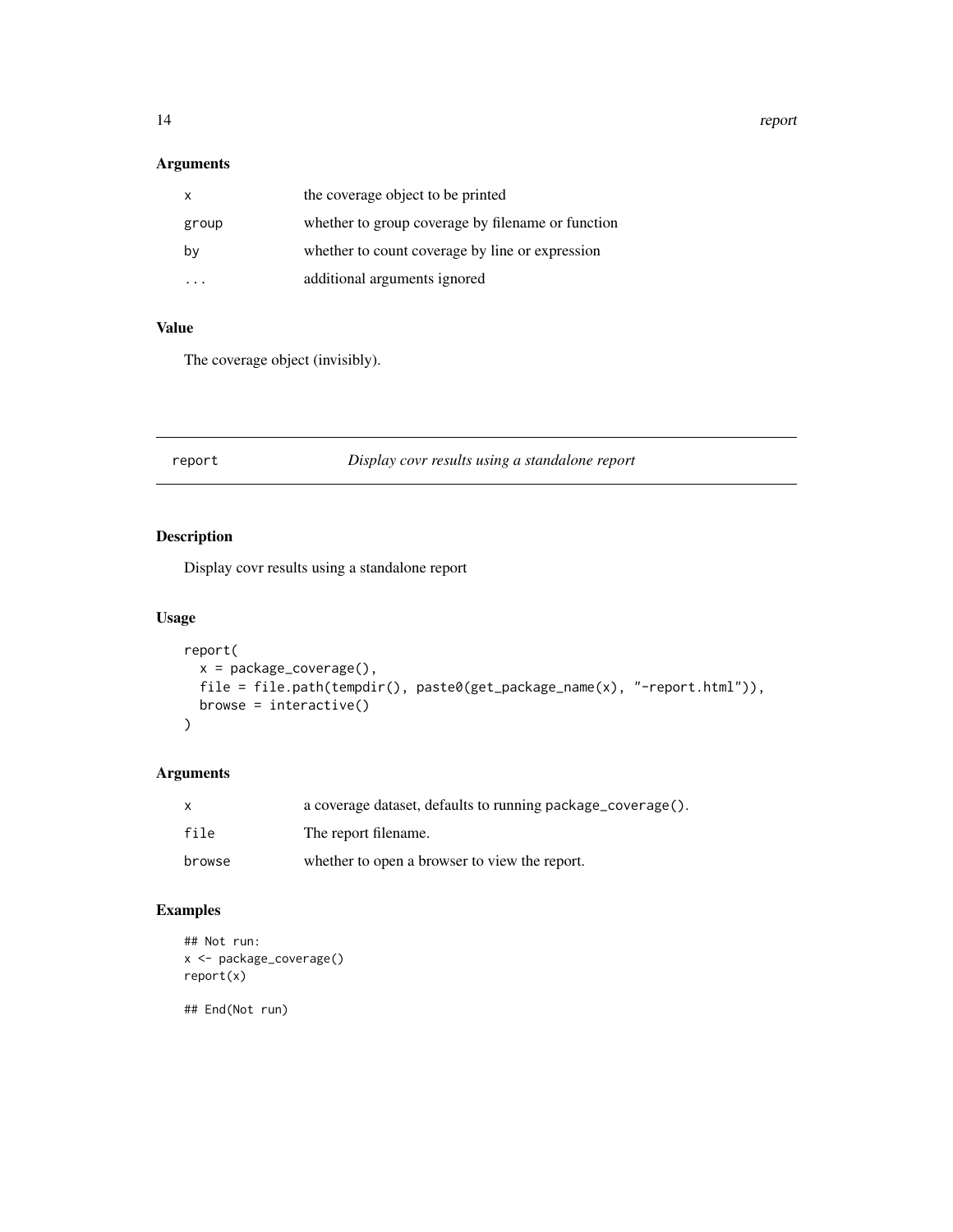<span id="page-14-1"></span><span id="page-14-0"></span>

Tally coverage by line or expression

## Usage

 $tally\_coverage(x, by = c("line", "expression"))$ 

## Arguments

|    | the coverage object returned from package_coverage() |
|----|------------------------------------------------------|
| bv | whether to tally coverage by line or expression      |

#### Value

a data.frame of coverage tallied by line or expression.

to\_cobertura *Create a Cobertura XML file*

## Description

This functionality requires the xml2 package be installed.

## Usage

```
to_cobertura(cov, filename = "cobertura.xml")
```
## Arguments

| COV      | the coverage object returned from package_coverage() |
|----------|------------------------------------------------------|
| filename | the name of the Cobertura XML file                   |

## Author(s)

Willem Ligtenberg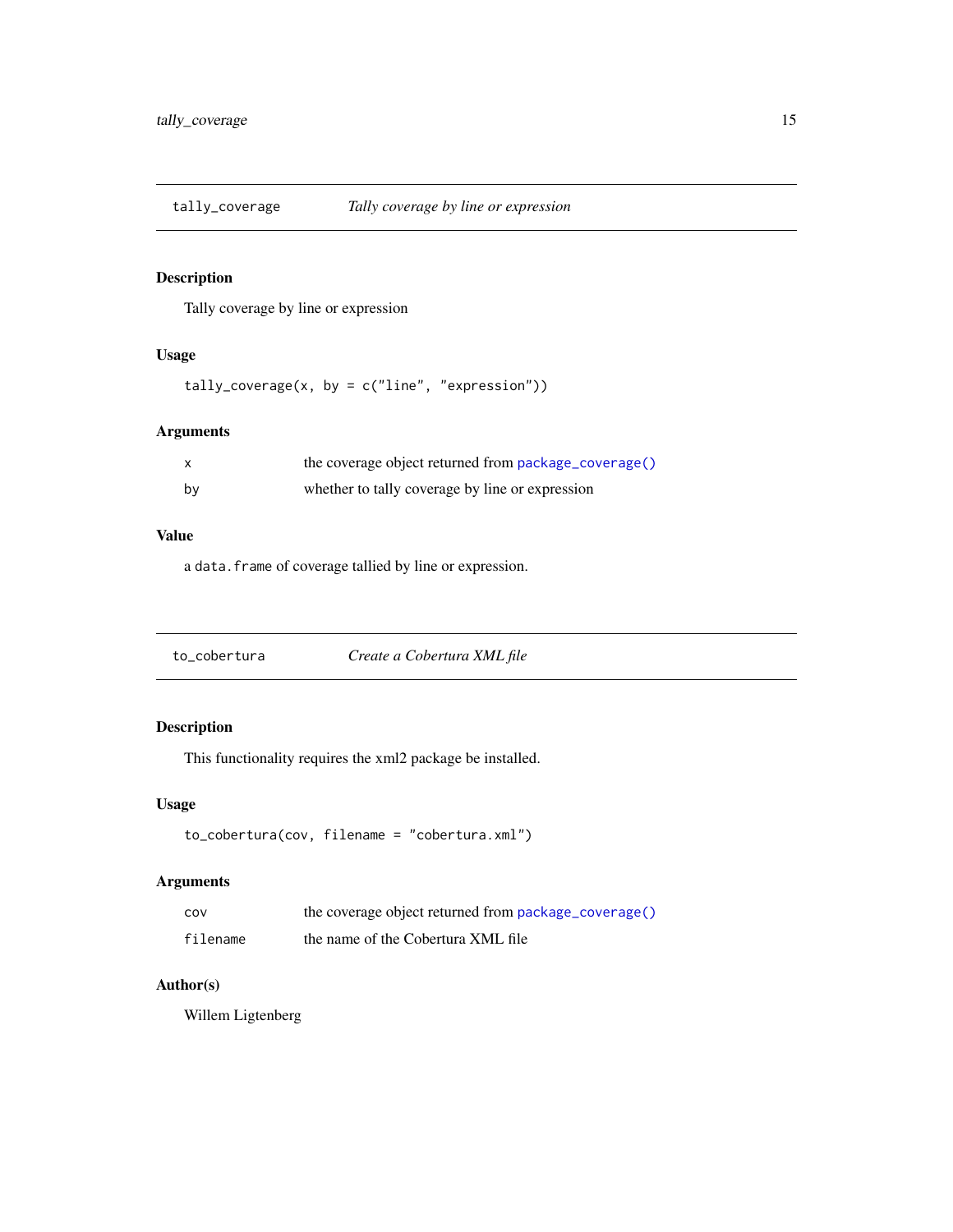<span id="page-15-0"></span>to\_sonarqube *Create a SonarQube Generic XML file for test coverage according to https://docs.sonarqube.org/latest/analysis/generic-test/ Based on cobertura.R*

## Description

This functionality requires the xml2 package be installed.

#### Usage

```
to_sonarqube(cov, filename = "sonarqube.xml")
```
## Arguments

| cov      | the coverage object returned from package_coverage() |
|----------|------------------------------------------------------|
| filename | the name of the SonarOube Generic XML file           |

## Author(s)

Talkdesk Inc.

value *Retrieve the value from an object*

## Description

Retrieve the value from an object

#### Usage

 $value(x, \ldots)$ 

| $\mathsf{x}$ | object from which to retrieve the value |
|--------------|-----------------------------------------|
| $\cdots$     | additional arguments passed to methods  |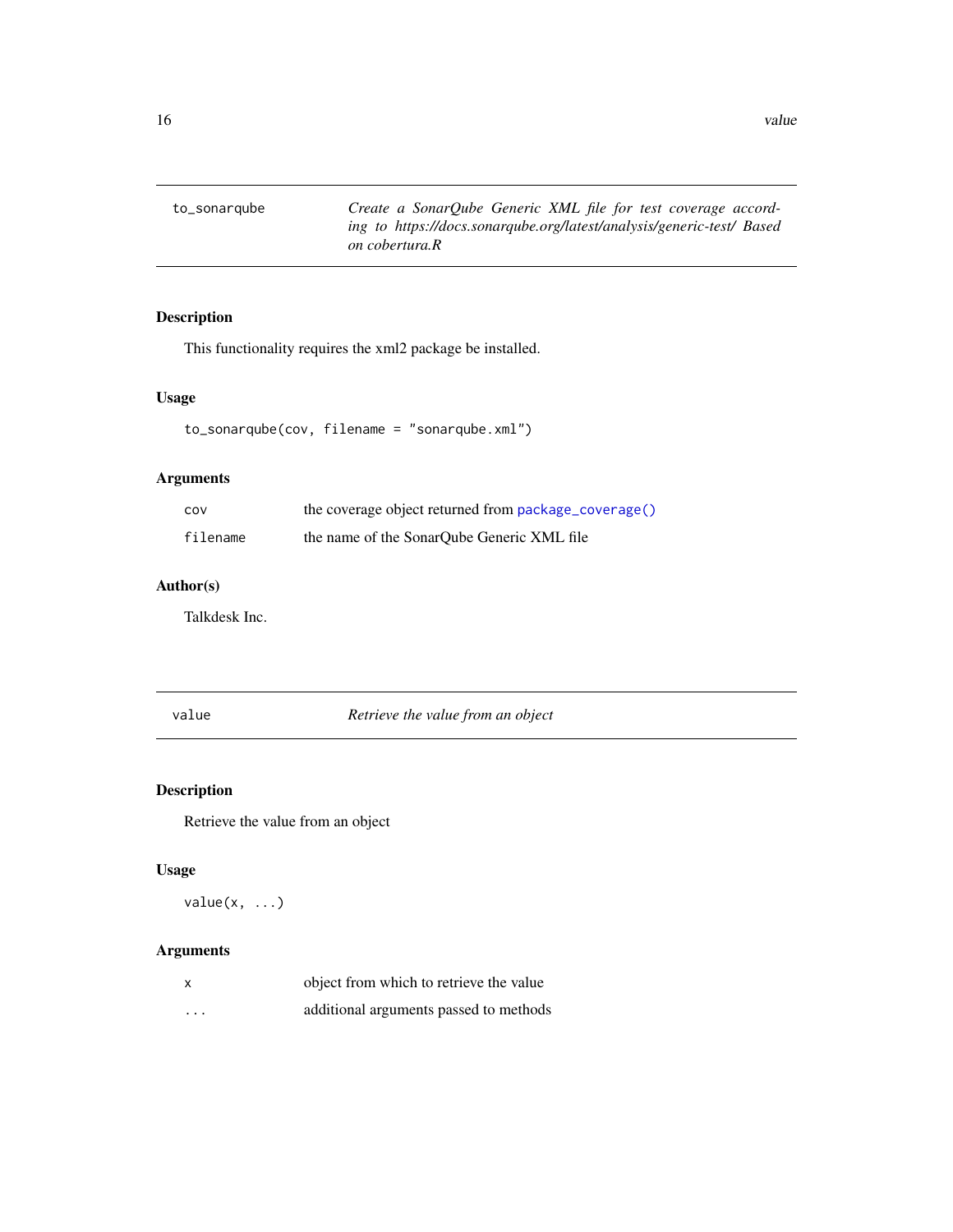<span id="page-16-0"></span>

When examining the test coverage of a package, it is useful to know if there are any locations where there is 0 test coverage.

#### Usage

zero\_coverage(x, ...)

## Arguments

|         | a coverage object returned package_coverage()   |
|---------|-------------------------------------------------|
| $\cdot$ | additional arguments passed to tally_coverage() |

## Details

if used within RStudio this function outputs the results using the Marker API.

#### Value

A data.frame with coverage data where the coverage is 0.